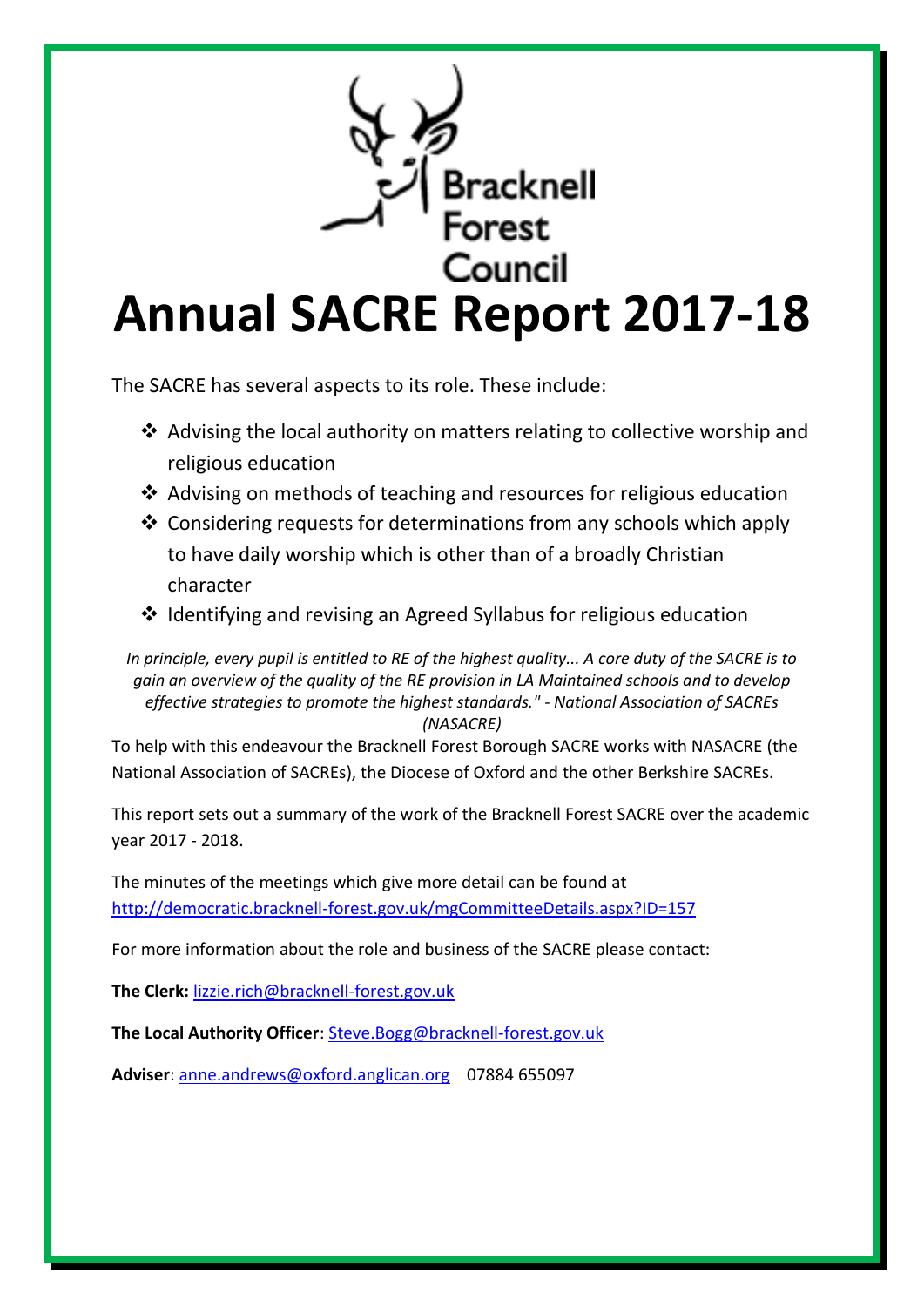# Advice Offered

- a) Local Authority:
	- Advice was given that with the merger of the NUT and the ATL that the constitution of Group C needed to be amended;
	- Advice was also given that substitutes should be able to be sent to meetings as currently happens at other bodies such as school's forum;
	- The budget for SACRE needs to be shared with SACRE and SACRE needs to be better funded;
	- Advice was given that a survey of SACRE members needed to be carried out to address the issues of attendance.
	- They were advised that an Agreed Syllabus Conference needed to be established for the duration of this academic year for the purposes of reviewing the syllabus.
	- Advice was given to accept the revised syllabus, write a foreword and host the document on the Bracknell SACRE website.
	- A request was made to pay the NASACRE subscription for the current academic year and to book a place at the NASACRE AGM for May.
	- The LA was advised that there was value in maintaining the financial commitment to the Pan-Berkshire hub, and that the aims of the hub were in accord with the aims of the SACRE.
	- The LA was informed that there should be sufficient funds for SACRE, according to a letter from the minister for education shared by NATRE/NASACRE.
- b) Schools:
	- Advice is offered to schools mainly through the termly newsletters and the termly RE network meetings;
	- Topics covered included the purpose of RE, creative and engaging activities, concepts in the new syllabus, sharing good practice, exam season and Ramadan and resources for the subject leader
	- The new syllabus was launched at a training event attended by teachers and head teachers.
- c) Government:
	- SACRE has not offered any advice to the government this year.
- d) Response:
	- The LA has agreed to both the constitutional changes suggested and a survey has been sent to all SACRE members. The results will be collated over the summer and the timing of SACRE meetings will be decided on as a result.
	- The ASC was duly convened and operated for the academic year.
	- The illness of the local authority officer has delayed information about the budget being shared with SACRE. This hopefully will be resolved in the new academic year.
	- Schools receive the advice but have yet to engage fully with SACRE in terms of feeding back.
	- The syllabus has been ratified and accepted. *It has yet to be uploaded to the website*
	- The NASACRE subscription was paid and a place booked at the NASACRE AGM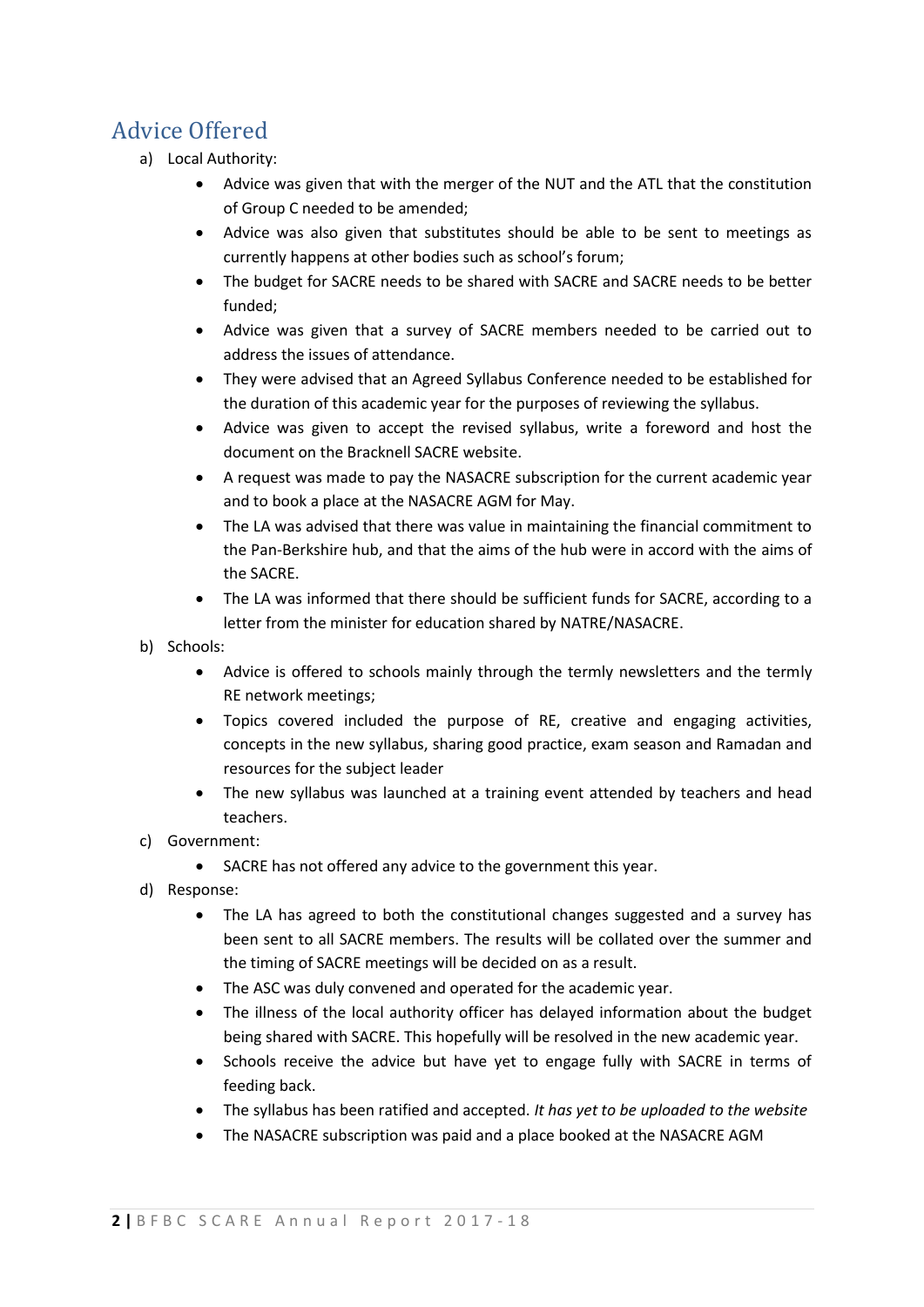# Standards, quality & provision of RE

- a) Public exams:
	- GCSE headlines
		- i. 219 pupils were entered for GCSE RE in 2018; this is lower than the 2017 figure of 279.
		- ii. Both attainment and progress were in line with national averages.
		- iii. One school entered almost all pupils for GCSE RS (157 of the 219). This represented a higher proportion of the overall number of pupils entered. Last year it was 149 of the 279. Most schools are entering significantly
		- iv. One school had no entries but should have their first results in 2019.
		- v. One school with entries in previous years this year had none.
	- A Level headlines
		- i. 38 pupils were entered for A level RS. This is lower than the 2017 figure of 46.
		- ii. Attainment and progress were broadly in line with national expectations, though a slightly higher percentage of pupils gained A\* or A than the national average.
		- iii. Only three of the 6 schools entered pupils for A level RS. Last year 4 of the 6 entered pupils for A level.

In conclusion it would appear that the change in GCSE and A level specifications, along with the continued absence of RS from the EBacc, as well as the other pressures that schools are under is having a negative impact on the take up of RS at both KS4 and KS5. In 2016, only two years ago there were over 300 GCSE entries. This is a worrying trend, which SACRE will need to be vigilant of.

- b) Attainment in RE:
	- SACRE has no real insight into the standard of attainment in RE, although as most of the OFSTED reports suggest that attainment in subjects other than English and Maths is not as high, it can be presumed that this is the case in RE as well.
- c) Quality of provision:
	- 5 OFSTED reports have included references to broad and balanced curriculum, the way that RE is contributing to preparation for life in Modern Britain and SMSC and that pupils were able to talk about the differences between religions and cultures.
	- There were no negative comments about RE in any of the OFSTED reports from this year's inspections.
	- The only VC school in the local authority to have had a SIAMS inspection is reported to be offering effective RE, which pupils enjoy and commented on their learning about Hinduism.
- d) Withdrawal: No schools have sought support with issues of withdrawal.
- e) Complaints: No complaints have been received by SACRE about either the quality or provision of RE.

### Agreed Syllabus

- a) Review:
	- The review of the syllabus has absorbed most of the efforts of SACRE 2017-18.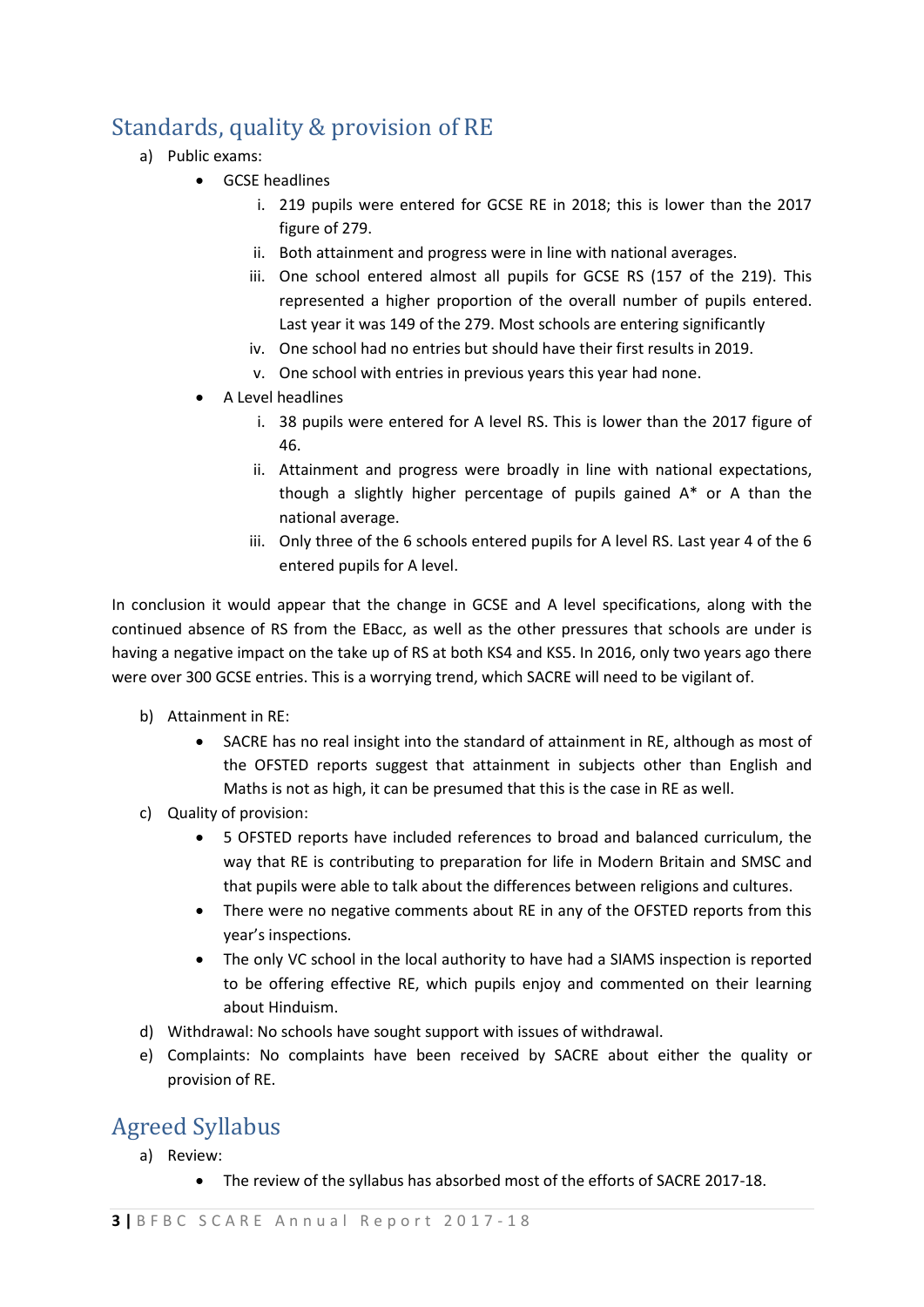- The review has been undertaken in conjunction with the other five Berkshire SACREs (the Pan-Berkshire Hub)
- It has undergone several drafts and was finally approved on the 19<sup>th</sup> June.
- All 6 SACREs have endorsed the new slimmed down syllabus.
- The syllabus launch was hosted by the Local Authority.
- The revised syllabus has been sent to NASACRE.
- The revised syllabus contains only the statutory material and is therefore much shorter than the previous syllabus. It also contains outcomes for each phase which should help teachers with maintaining challenge and assessing progress.
- Separate guidance and support material will be produced
- b) Date of next review
	- Under current legislation the next syllabus review will not take place until 2023

## Standard, quality & provision of Collective Worship

- a) Compliance:
	- Several schools that did not have CW policies on their website when the survey was carried out last year have since sent CW policies in to SACRE.
	- OFSTED has made no mention of schools not complying
- b) Quality:
	- The plan for a CW roadshow to raise the standard of CW in schools had to be abandoned with the resignation of the chair, who was driving the initiative and the lack of budget provided by the LA.
	- As OFSTED makes no mention of CW but refers frequently to the quality of SMSC and community cohesion it must be assumed that CW is making an effective contribution to school ethos.
- c) Determinations:
	- In the previous annual report, it was mentioned that a school was seeking a determination. A change of headteacher however has removed that request, so no requests for determinations have been either received or granted, although a process now exists for such an eventuality.
- d) Complaints:
	- No complaints have been received about CW

### Management of SACRE

- a) Attendance:
	- Attendance at SACRE meetings this year has been below the usual.
	- There have been several reasons for this: the sudden resignation of the previous chair at the same time as a change of clerk, local authority officer and other members.
	- One meeting had to be rescheduled as so many notifications of apology had been received that it would not have been quorate.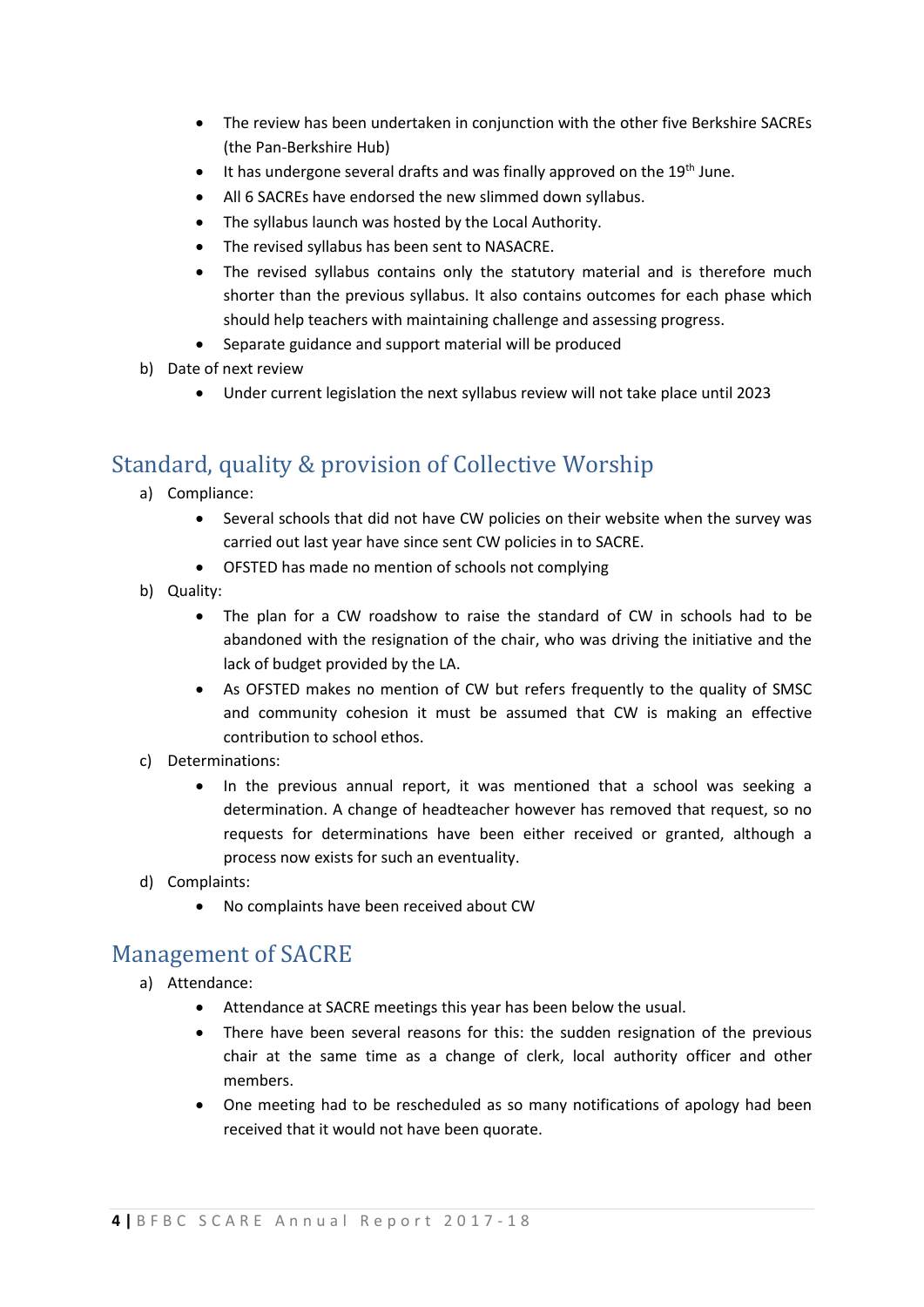- The rescheduled meeting was sadly also not quorate. Consequently, the chair cancelled the third scheduled meeting of the year and the acceptance of the syllabus was carried out by email.
- A survey has been sent to all SACRE members to try to establish a better day/time/venue for the SACRE meetings.
- b) Membership and training:
	- There continue to be 10 vacancies, as three members have resigned during the year and not been replaced, despite contacts with prospective candidates.
	- Most of the vacancies are within the group A faith representatives. Bracknell Forest has only recently undergone a demographic change to a more multi-cultural society, and so organised faith groups are not yet well established.
	- The constitutional change has not yet encouraged a wider range of teachers to join.
	- An approach from a humanist was discussed, but as he declined to attend the meeting, or put anyone forward for nomination, no humanist has been either coopted or appointed.
- c) Complaints: SACRE has not had to deal with any complaints

## Contribution to Local Authority Wider Agenda

- a) School support:
	- a. School support has been offered through the SACRE newsletter, the RE network meetings and by email.
	- b. The LA has not requested any specific RE/CW support for any schools.

#### Summary

2017-18 has been a tough year for Bracknell Forest SACRE. Changes of membership, particularly of the support partners have unsettled things, and the focus on the syllabus review, with a smaller number of people, has meant that there has been little engagement with anything wider. The educational environment is still challenging; the NATRE State of the Nation report, the interim report from the Commission on RE and the change in education secretary have all contributed to a sense that RE is at a watershed moment.

The development of the revised syllabus has, however, been positive. The teachers involved are very pleased with the new, much more succinct document, where each key stage is presented on a double-page spread with outcomes and key questions together. SACRE members were also satisfied that many of the suggestions that they made during the process were able to be incorporated into the finished document. The inclusion of Islam in Key Stage 2 and a non-religious worldview in Key Stage 3 reflects the changing demographic of Bracknell.

The new chair is keen to see SACRE engage more with RE and CW in the local authority area, particularly picking up the concern over low levels of aspiration seen among many students. The inclusion of outcomes in the revised syllabus will hopefully contribute to this.

As adviser to SACRE my hope is that the Local Authority will be more proactive in sharing OFSTED reports, concerns about RE or CW and other interfaith and school matters.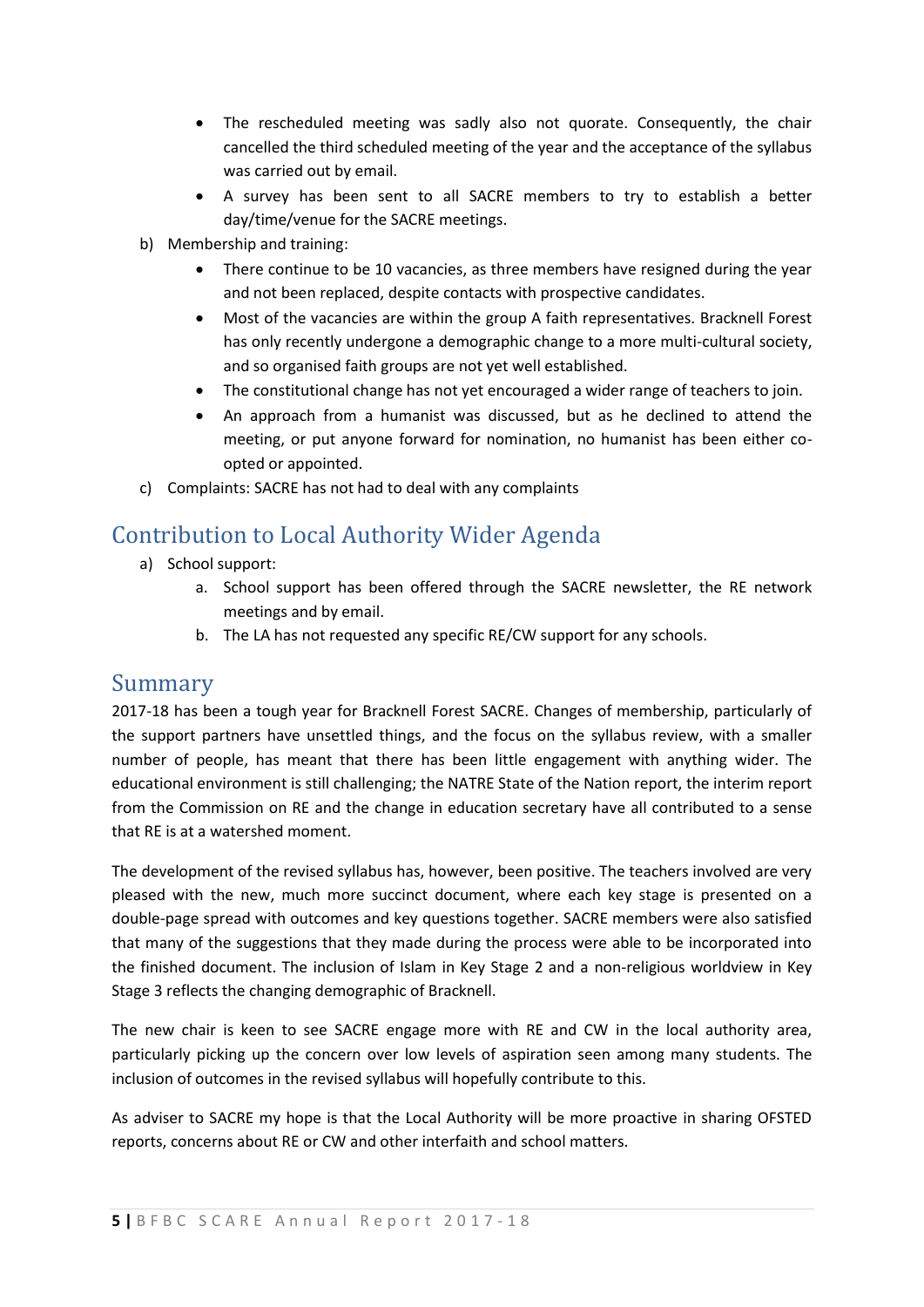We will need to ensure that SACRE maintains the subscription to NASACRE, engages with the Commission on RE report when it is released and makes some response to the NATRE workforce survey.

Anne Andrews (Adviser to SACRE)